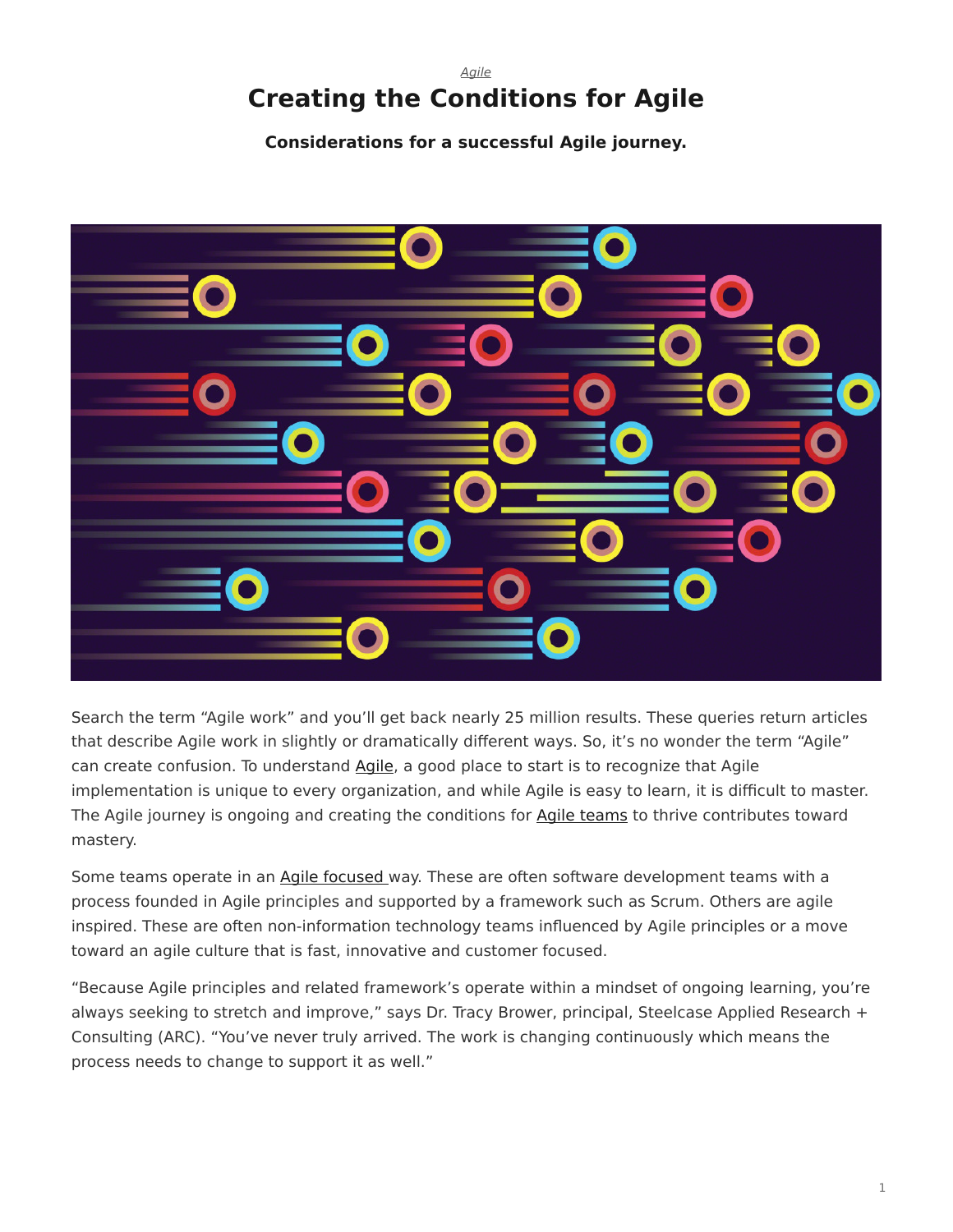In order to progress effectively when it comes to Agile work, Brower says it's important to have a firm grip on whether the conditions are right for Agile to take hold. She suggests intentionally managing the conditions to help your team succeed. Brower is a member of the ARC team which works with organizations around the globe interested in advancing their adoptions of Agile.

"Thinking about the holistic work experience is especially important to Agile because Agile requires such a comprehensive mindset," she says.

When helping to evaluate an organization, ARC surveys leaders and employees to explore current conditions around four main areas:

# **Culture**

Do the cultural norms reinforce Agile principles? Do people behave in a way that suggests Agile principles can be implemented successfully? Some questions include: Is there transparency? Are team members physically present together? Do people feel connected to a broader purpose?

## **Process**

Do elements of the work process contribute to success with Agile? How does your team get things done? Some questions include: Does your team's process allow for customers to be visible? Are team members dedicated to one thing at a time? Do you take time to reflect and learn when you experiment and iterate?

# **Tools**

Do tools and technology enable the Agile process? For Agile focused work, tools need to move with the process. Some questions to ask: Are your tools equally accessible? Do they help make knowledge visible? Are team members able to shift resources based on needs and demands?

## **Space**

In what ways does space support Agile working? Some questions include: Does the space let teams see each others' work? Is it welcoming to others? Are teams empowered to change the space as their process changes?

In addition to supporting our customers with Agile, Steelcase is also in the midst of an ongoing experiment within its information technology department where people are using the physical environment as a prototype to figure out what best supports different types of Agile work. As researchers and designers begin to gather lessons learned from the coders, analysts and other IT professionals working within the space, key areas guide design directions and map implications to the workplace.

## **Culture**

• **Presence** – To what extent is it necessary that team members are physically present together in order to expedite their work process, or can they work in multiple locations and still get their work done effectively?

## **Process**